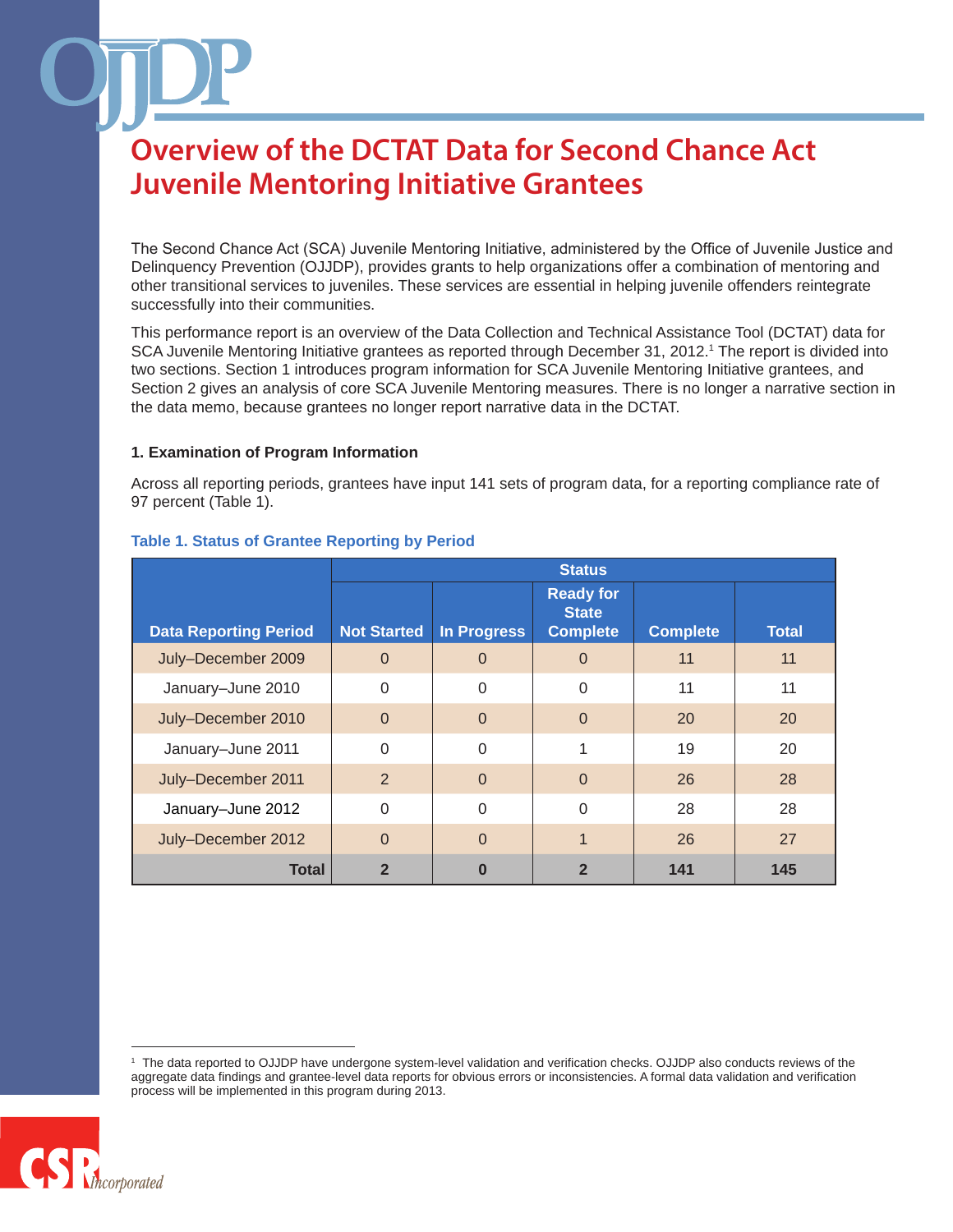In examining SCA Juvenile Mentoring grant amounts by State for the most recent reporting period, Texas received the most funds, followed by New York and California (Table 2).

| <b>Grantee State or</b><br><b>District</b> | <b>Federal Award Amount</b><br>(Dollars) |  |  |
|--------------------------------------------|------------------------------------------|--|--|
| <b>CA</b>                                  | \$1,154,347                              |  |  |
| DC                                         | 609,211                                  |  |  |
| DE                                         | 525,435                                  |  |  |
| <b>FL</b>                                  | 599,025                                  |  |  |
| <b>GA</b>                                  | 1,053,990                                |  |  |
| IA                                         | 567,419                                  |  |  |
| IL                                         | 450,239                                  |  |  |
| IN                                         | 1,130,838                                |  |  |
| LA                                         | 671,532                                  |  |  |
| МA                                         | 607,952                                  |  |  |
| <b>MN</b>                                  | 603,941                                  |  |  |
| <b>NH</b>                                  | 719,166                                  |  |  |
| <b>NM</b>                                  | 615,050                                  |  |  |
| <b>NY</b>                                  | 1,176,708                                |  |  |
| OH                                         | 608,358                                  |  |  |
| <b>OR</b>                                  | 624,824                                  |  |  |
| PA                                         | 608,898                                  |  |  |
| <b>TN</b>                                  | 362,736                                  |  |  |
| <b>TX</b>                                  | 1,718,997                                |  |  |

**Table 2. Federal Award Amount by State or District (Dollars): July–December 2012**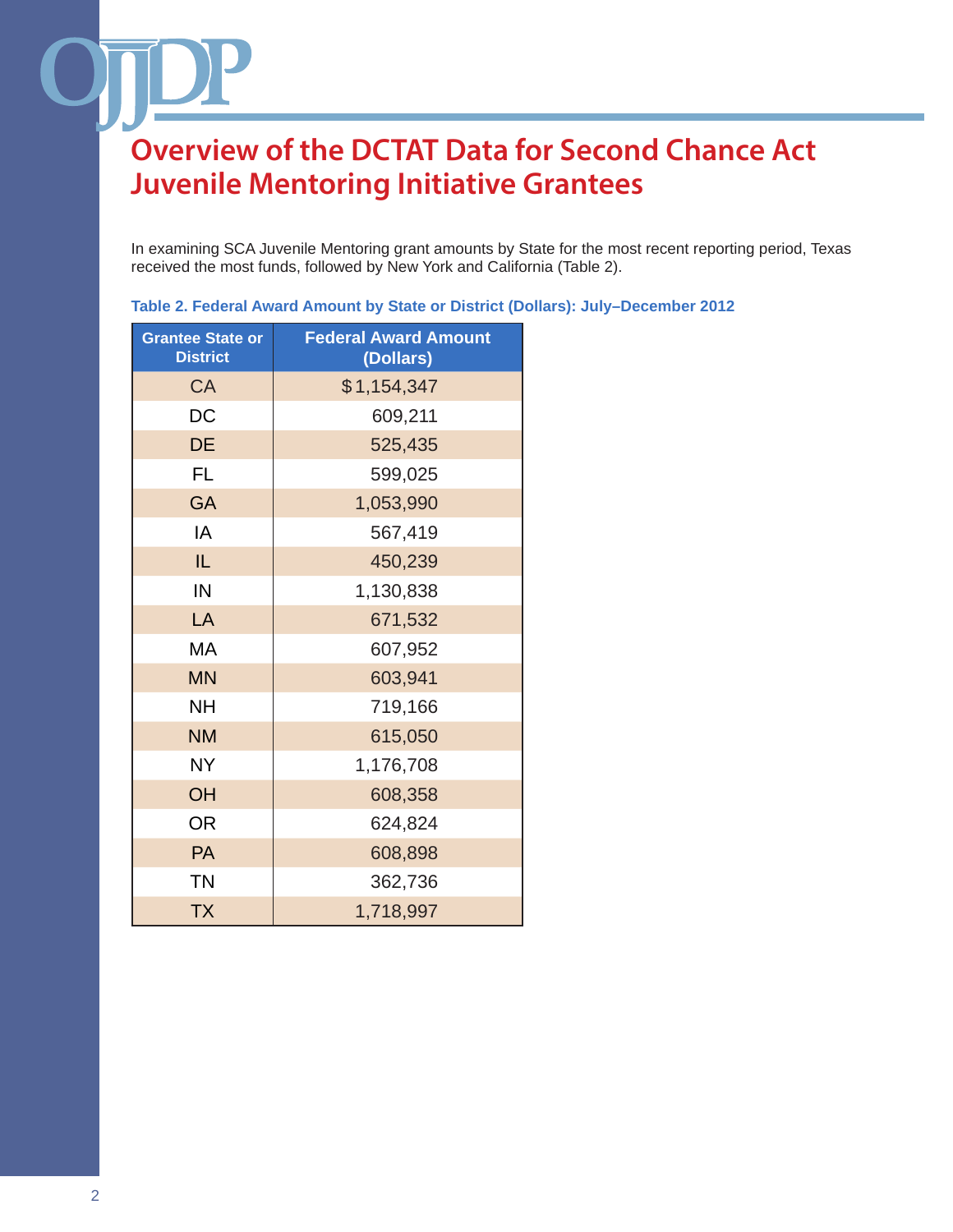The most grants and/or subgrants awarded during this reporting period went to Massachusetts and New Hampshire, with 6 each, followed by New Mexico with 5. Figure 1 shows a comparison among 18 grantee States and the District of Columbia.

### **Figure 1. Grants and/or Subgrants by State or District: July–December 2012**

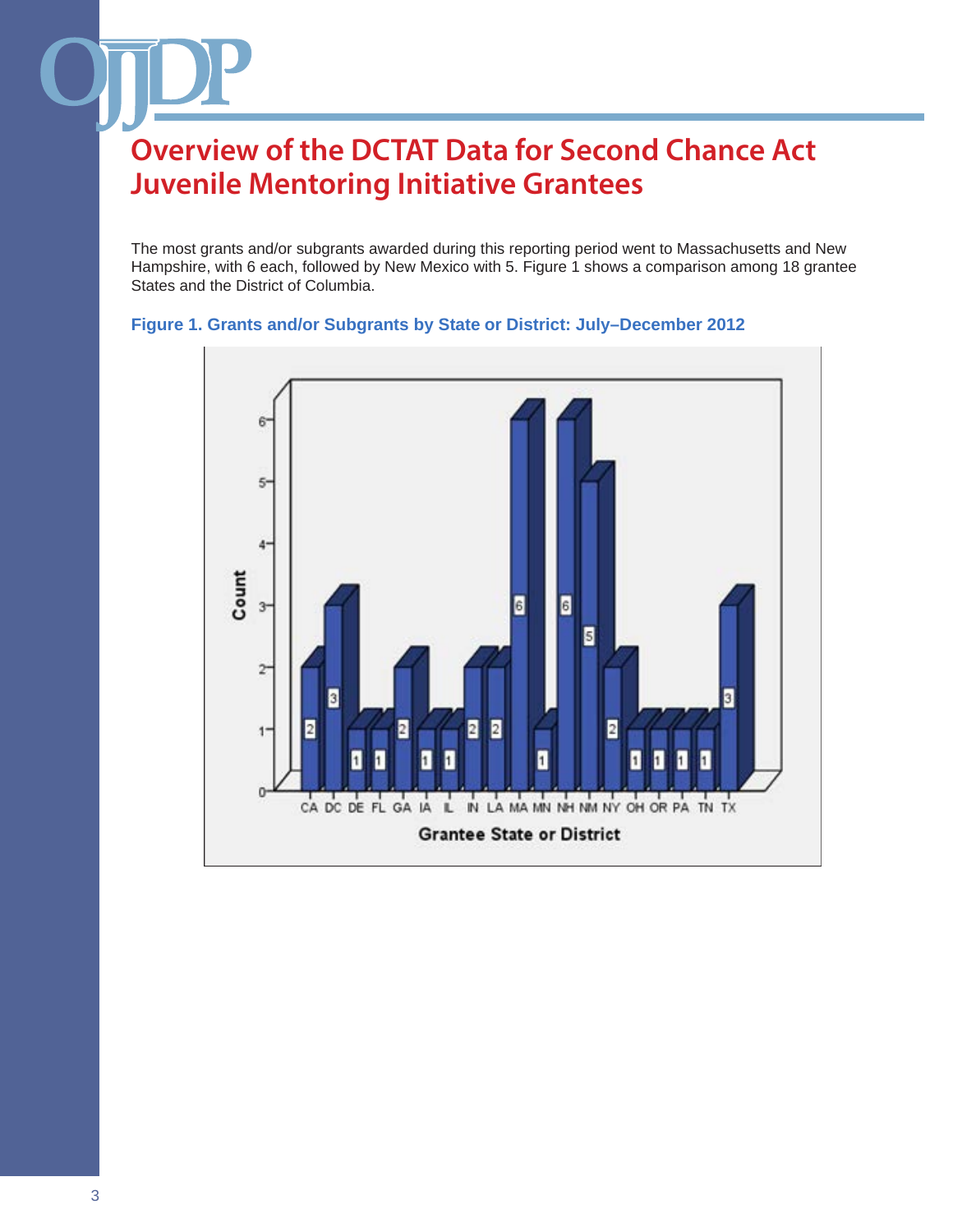Analysis of grantee and subgrantee implementing agencies for this period revealed that the largest numbers of programs were with nonprofit community-based organizations (90 percent). Other government agencies accounted for 5 percent of awards (Figure 2).



#### **Figure 2. Implementing Agencies: July–December 2012**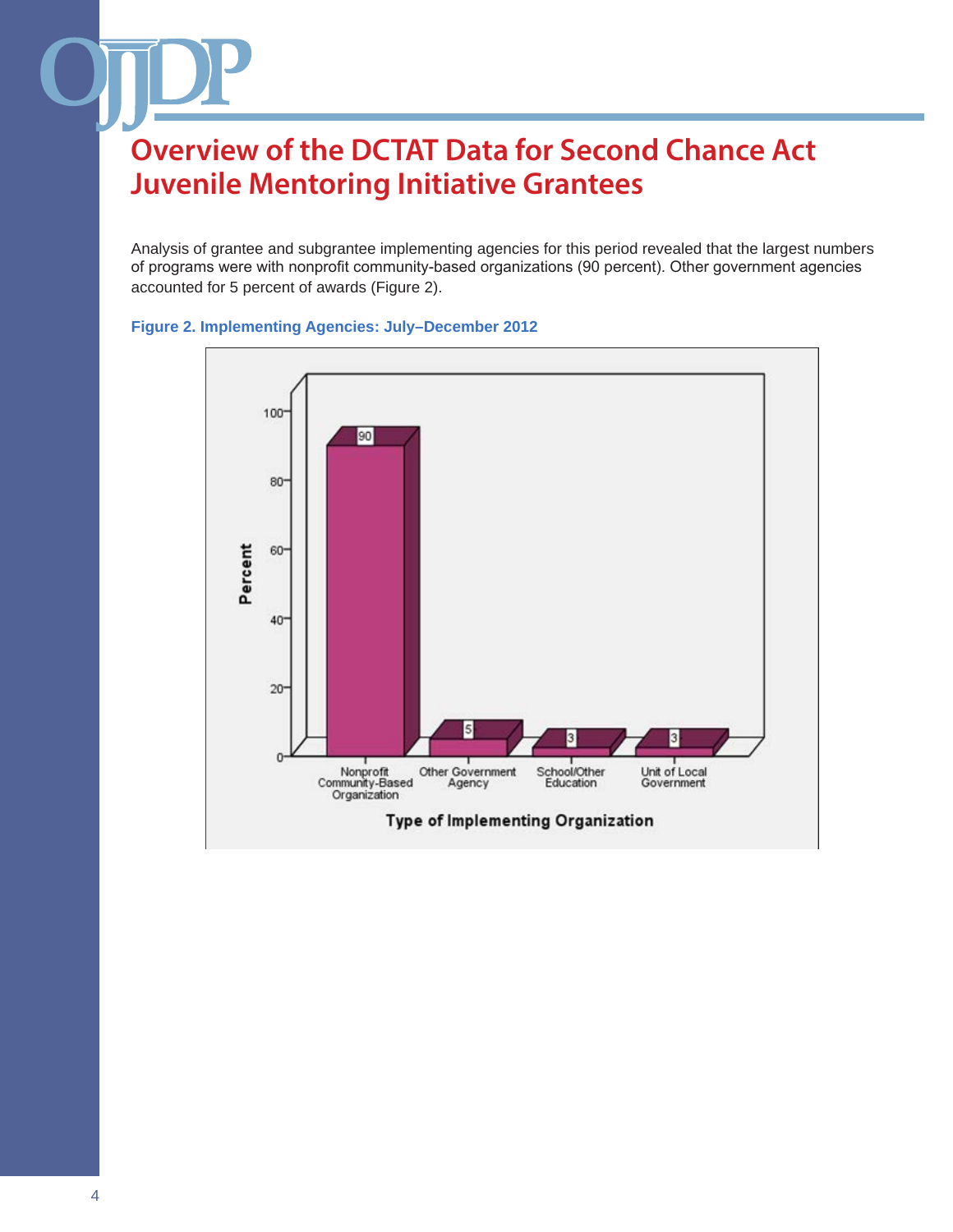Table 3 provides an aggregate of demographic data for the July–December 2012 reporting period. More specifically, the numbers in the table represent the population actually served by SCA Juvenile Mentoring grantees during their project period. Targeted services include any approaches specifically designed to meet the needs of the intended population (e.g., gender-specific, culturally based, and developmentally appropriate services).

#### **Table 3. Target Population: July–December 2012**

|                        | <b>Population</b>                          | <b>Grantees Serving Group</b><br><b>During Project Period</b> |
|------------------------|--------------------------------------------|---------------------------------------------------------------|
| <b>RACE/ETHNICITY</b>  | American Indian/Alaskan Native             | $\overline{7}$                                                |
|                        | Asian                                      | $\overline{\mathcal{L}}$                                      |
|                        | <b>Black/African American</b>              | 30                                                            |
|                        | Hispanic or Latino (of Any Race)           | 28                                                            |
|                        | Native Hawaiian and Other Pacific Islander | 2                                                             |
|                        | Other Race                                 | 10                                                            |
|                        | White/Caucasian                            | 24                                                            |
|                        | Caucasian/Non-Latino                       | $\overline{7}$                                                |
|                        | Youth Population Not Served Directly       | $\mathbf{1}$                                                  |
| <b>JUSTICE SYSTEM</b>  | At-Risk Population (No Prior Offense)      | 8                                                             |
| <b>STATUS</b>          | <b>First-time Offenders</b>                | 28                                                            |
|                        | <b>Repeat Offenders</b>                    | 30                                                            |
|                        | <b>Sex Offenders</b>                       | $\overline{7}$                                                |
|                        | <b>Status Offenders</b>                    | 11                                                            |
|                        | <b>Violent Offenders</b>                   | 16                                                            |
|                        | Youth Population Not Served Directly       | 1                                                             |
| <b>GENDER</b>          | Male                                       | 35                                                            |
|                        | Female                                     | 29                                                            |
|                        | Youth Population Not Served Directly       | $\mathbf{1}$                                                  |
| <b>AGE</b>             | $0 - 10$                                   | $\overline{2}$                                                |
|                        | $11 - 18$                                  | 36                                                            |
|                        | Over 18                                    | 9                                                             |
|                        | Youth Population Not Served Directly       | $\mathbf{1}$                                                  |
| <b>GEOGRAPHIC AREA</b> | Rural                                      | 19                                                            |
|                        | Suburban                                   | 16                                                            |
|                        | Tribal                                     | 1                                                             |
|                        | Urban                                      | 26                                                            |
|                        | Youth Population Not Served Directly       | $\mathbf{1}$                                                  |
| <b>OTHER</b>           | <b>Mental Health</b>                       | 23                                                            |
|                        | Substance Abuse                            | 23                                                            |
|                        | Truant/Dropout                             | 23                                                            |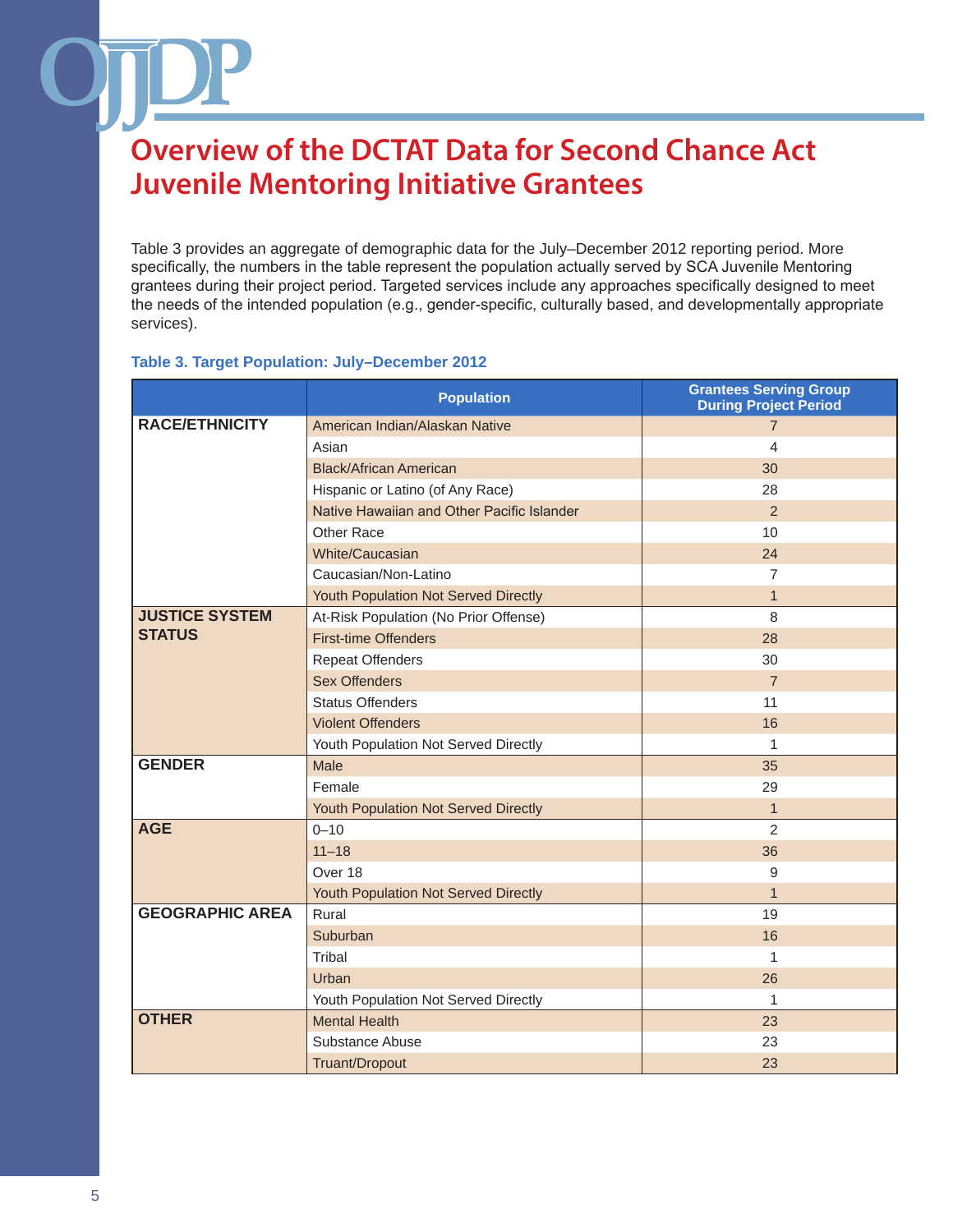#### **2. Analysis of Core Measures**

During the July–December 2012 reporting period, 84 percent (\$12,107,259) of Federal funds were being spent by SCA Juvenile Mentoring grantees and subgrantees who had implemented evidence-based programs and practices (Figure 3).

#### **Figure 3. Grant Funds for Evidence-Based Programs and Practices**

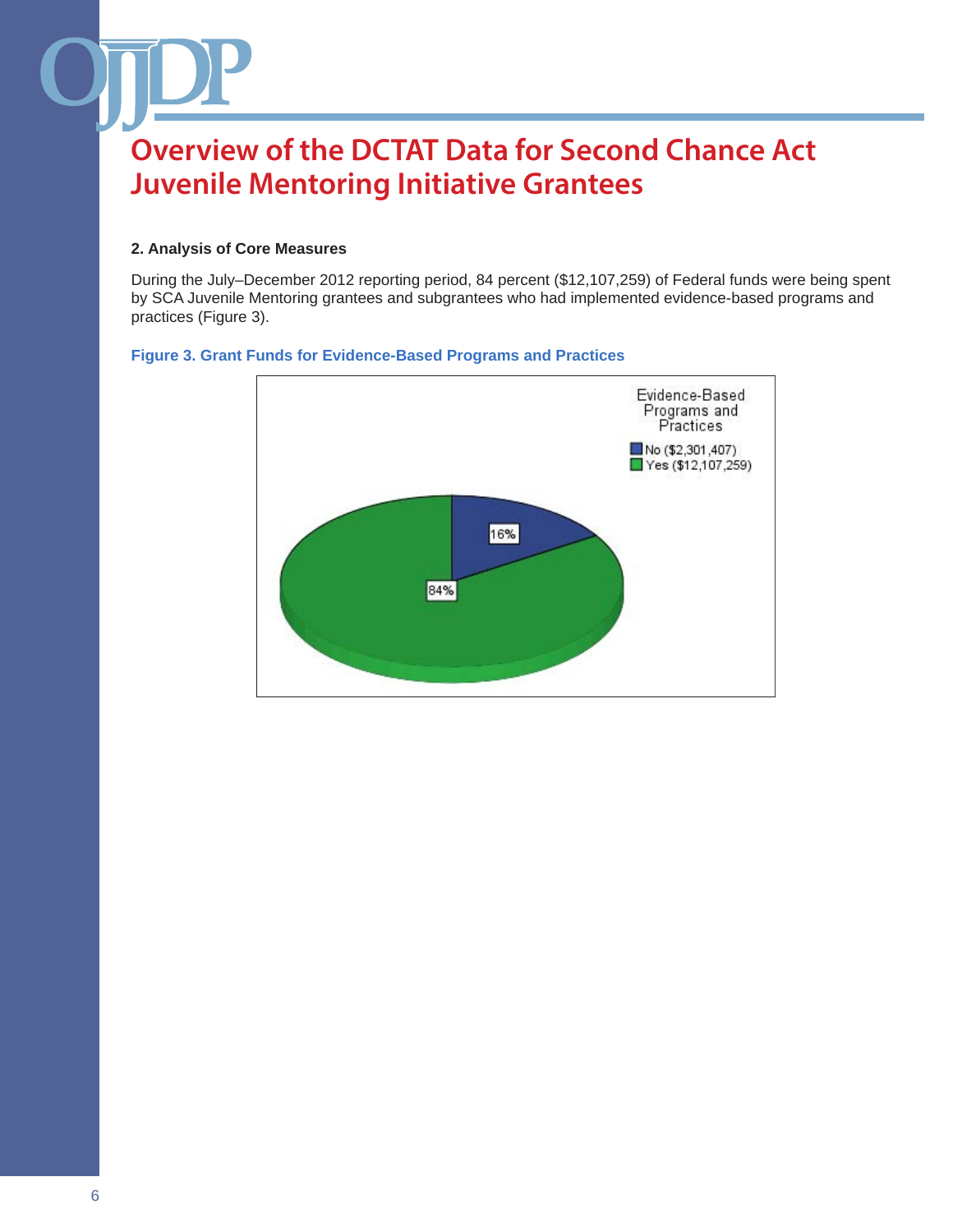Many SCA Juvenile Mentoring grantees and subgrantees are implementing evidence-based practices. During the July–December 2012 reporting period, 37 programs (90 percent) implemented such practices (Figure 4).



**Figure 4. Evidence-Based Practices and Programs by Reporting Period**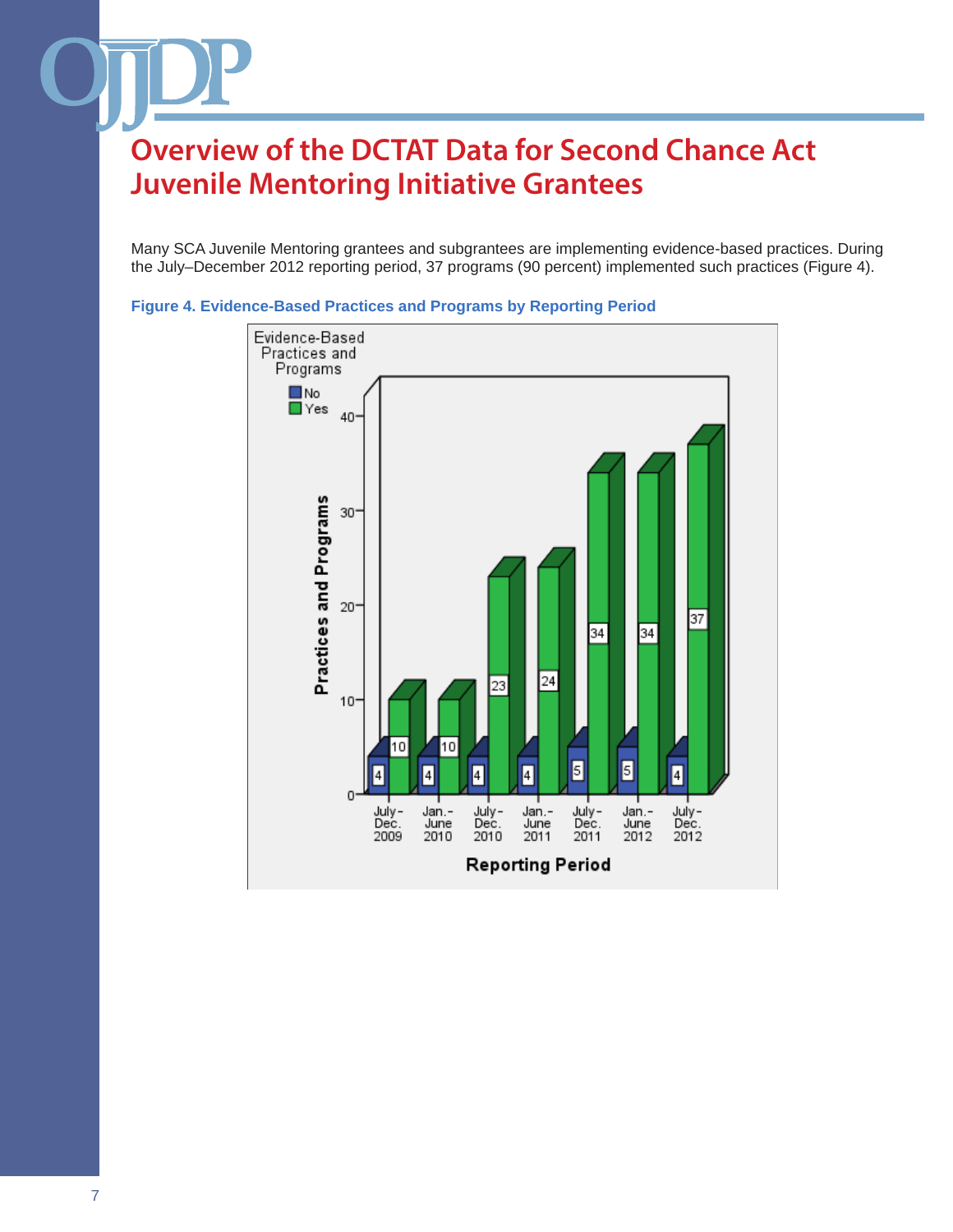The majority of SCA Juvenile Mentoring grantees and subgrantees reported providing a combination of preand post-release services (Figure 5).



#### **Figure 5. Type of Program Services Provided: July–December 2012**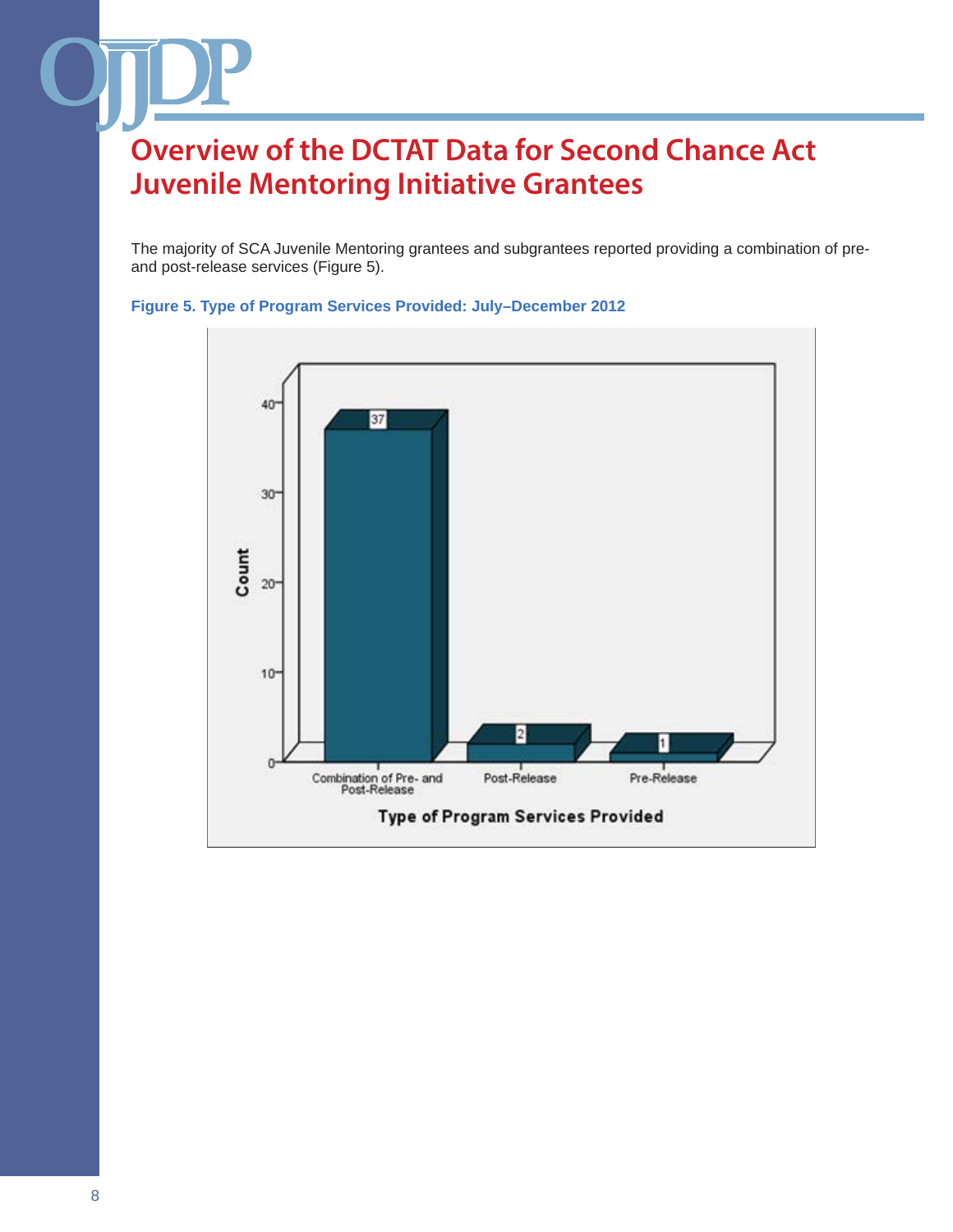The next section presents an aggregate of performance measures data (Table 4). Of the 1,858 youth served by SCA Juvenile Mentoring grantees, 1,411 youth (76 percent) were served using an evidence-based program or practice. In addition, 52 percent (181) of eligible youth exited programs after completing program requirements. Each grantee defines the requirements needed for a youth to complete each program. Sometimes a program cannot be completed in the 6 months represented by the reporting period. For example, in one program, youth have to complete 9 months of mentoring to be considered successful. If a youth exits such a program for any reason before 9 months of mentoring is complete, he or she is considered unsuccessful. The lack of a shorterterm definition for program completion therefore decreases the overall program completion rate.

Performance measures about the program mentors were also collected. During the reporting period, 461 new program mentors were recruited. Of the 445 mentors who began training, 302 (68 percent) successfully completed it. Moreover, 66 percent of mentors reported that they learned more about their program. Of the 808 mentors in the program during the reporting period, 584 (72 percent) remained active.

Collaboration with active partners also helps mentoring programs succeed, and 62 programs reported having such partners during the reporting period.

| <b>Performance Measure</b>                                          | <b>Youth or Mentors</b> |                                               |                |
|---------------------------------------------------------------------|-------------------------|-----------------------------------------------|----------------|
| Program youth served                                                | 1,858                   |                                               |                |
| Program youth served using<br>an evidence-based model or<br>program | 1,411                   |                                               |                |
| Program mentors recruited                                           | 461                     |                                               |                |
|                                                                     |                         | <b>Completed</b>                              | <b>Percent</b> |
| Program youth completing<br>program requirements                    | 347                     | 181                                           | 52             |
| <b>Mentors successfully</b><br>completing training                  | 445                     | 302                                           | 68             |
| Trained mentors with<br>increased knowledge of<br>program area      | 545                     | 360                                           | 66             |
|                                                                     |                         | <b>Active</b>                                 | <b>Percent</b> |
| Mentor retention rate                                               | 808 mentors             | 584 active mentors                            | 72             |
| Mentoring programs with<br>active partners                          | 45 mentoring programs   | 62 mentoring programs<br>with active partners |                |

#### **Table 4. Performance Measures: July–December 2012**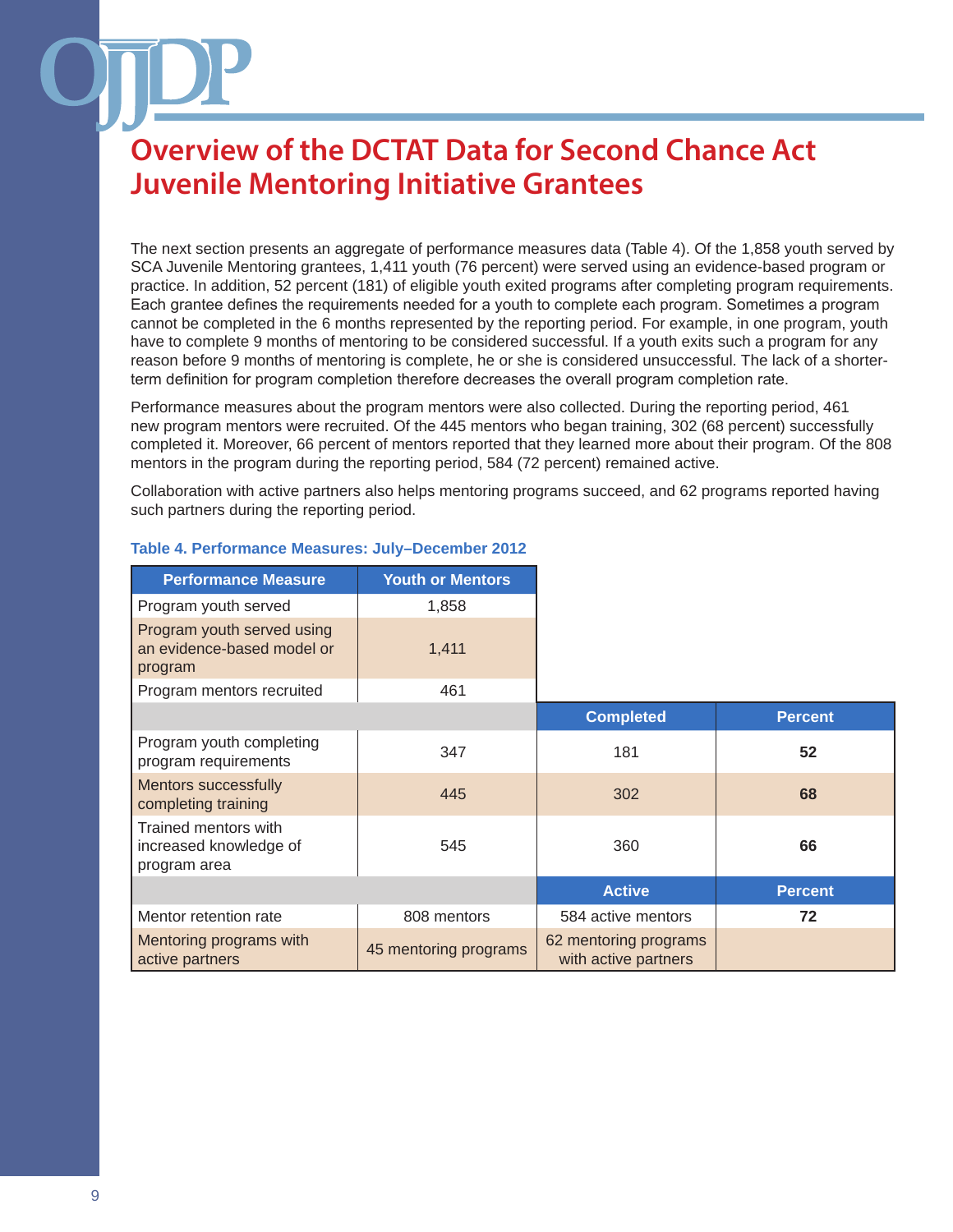The success of the SCA Juvenile Mentoring Initiative is largely dependent on the reoffending rates of the program youth. Technical violations and actual new adjudications are measured separately to give a better understanding of the population being served by the grant. As shown in Table 5, 858 youth were tracked for technical violations. Of those, 71 were committed to a juvenile residential facility, and 22 received some other sentence as a result of a technical violation during the reporting period.

Long-term measurement of technical violations revealed that 224 youth who exited the program 6 to 12 months ago were tracked for technical violations during the reporting period. Of those, 2 were committed to a juvenile residential facility, and 3 received some other sentence as the result of a technical violation.

| <b>Performance Measure</b>                                                                                                                        | <b>Youth</b>   | <b>Percent</b> |
|---------------------------------------------------------------------------------------------------------------------------------------------------|----------------|----------------|
| Program youth tracked for technical violations (short-<br>term outcome)                                                                           | 858            |                |
| Program youth committed to a juvenile residential<br>facility as a result of a technical violation                                                | 71             | 8              |
| Youth sentenced to adult prison as a result of a<br>technical violation                                                                           | $\Omega$       | $\Omega$       |
| Youth who received some other sentence as a result<br>of a technical violation                                                                    | 22             | 3              |
| <b>Total</b>                                                                                                                                      | 93/858         | 11             |
| <b>Performance Measure</b>                                                                                                                        | <b>Youth</b>   | <b>Percent</b> |
| Program youth who exited program 6-12 months ago<br>and were tracked for technical violations (long-term<br>outcome)                              | 224            |                |
| Program youth who exited program 6-12 months ago<br>and were committed to a juvenile residential facility<br>as a result of a technical violation | $\overline{2}$ | 1              |
| Youth who exited program 6-12 months ago and<br>were sentenced to adult prison as a result of a<br>technical violation                            | $\Omega$       | $\Omega$       |
| Youth who exited program 6-12 months ago and<br>received some other sentence as a result of a<br>technical violation                              | 3              |                |
| <b>Total</b>                                                                                                                                      | 5/224          | 2              |

#### **Table 5. Technical Violation Measures: July–December 2012**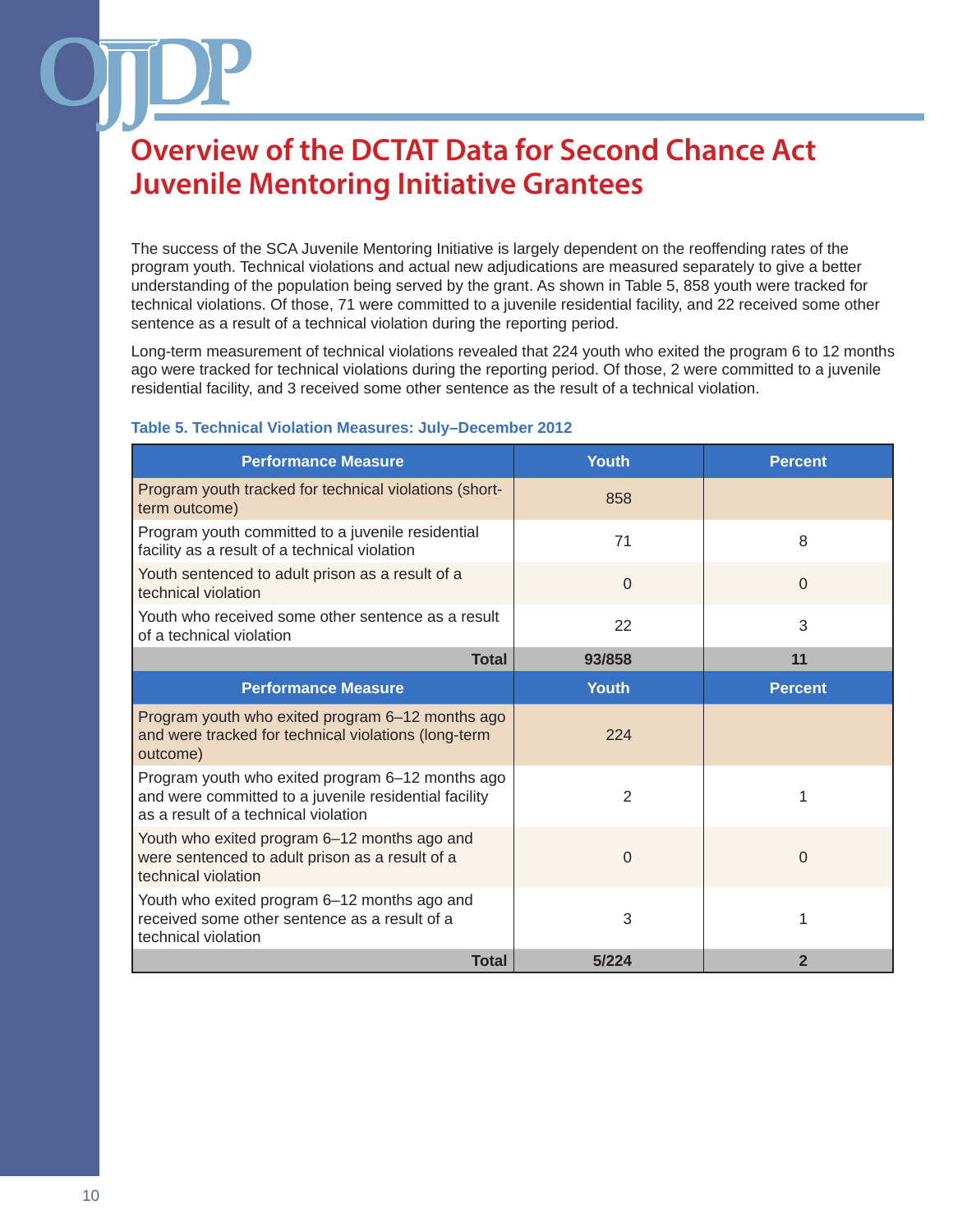As shown in Table 6, of the 1,323 program youth who were tracked for adjudications during the reporting period, 64 (5 percent) were committed to a juvenile residential facility as the result of a new adjudication. Moreover, 3 were sentenced to adult prison, and 14 were given some other sentence during the reporting period.

Long-term recidivism showed that 254 youth had exited the program 6 to 12 months ago and were tracked for new adjudications during the reporting period. Of those, 19 (7 percent) were recommitted to a juvenile residential facility, 8 were sentenced to adult prison, and 8 were given some other sentence as the result of a new adjudication.

### **Table 6. Recidivism Measures: July–December 2012**

| <b>Performance Measure</b>                                                                                                                           | <b>Youth</b> | <b>Percent</b> |
|------------------------------------------------------------------------------------------------------------------------------------------------------|--------------|----------------|
| Program youth tracked for adjudications (short-term<br>outcome)                                                                                      | 1,323        |                |
| Program youth committed to a juvenile residential<br>facility as a result of a new adjudication                                                      | 64           | 5              |
| Youth sentenced to adult prison as a result of a new<br>adjudication                                                                                 | 3            | $<$ 1          |
| Youth given some other sentence as a result of a<br>new adjudication                                                                                 | 14           | 1              |
| <b>Total</b>                                                                                                                                         | 81/1,323     | 6              |
| <b>Performance Measure</b>                                                                                                                           | <b>Youth</b> | <b>Percent</b> |
| Program youth who exited program 6-12 months ago<br>and were tracked for new adjudications (long-term<br>outcome)                                    | 254          |                |
| Program youth who exited the program 6-12 months<br>ago and were recommitted to a juvenile residential<br>facility as a result of a new adjudication | 19           | $\overline{7}$ |
| Youth who exited program 6-12 months ago and<br>were sentenced to adult prison as a result of a new<br>adjudication                                  | 8            | 3              |
| Youth who exited program 6-12 months ago and<br>were given some other sentence as a result of a new<br>adjudication                                  | 8            | 3              |
| <b>Total</b>                                                                                                                                         | 35/254       | 14             |